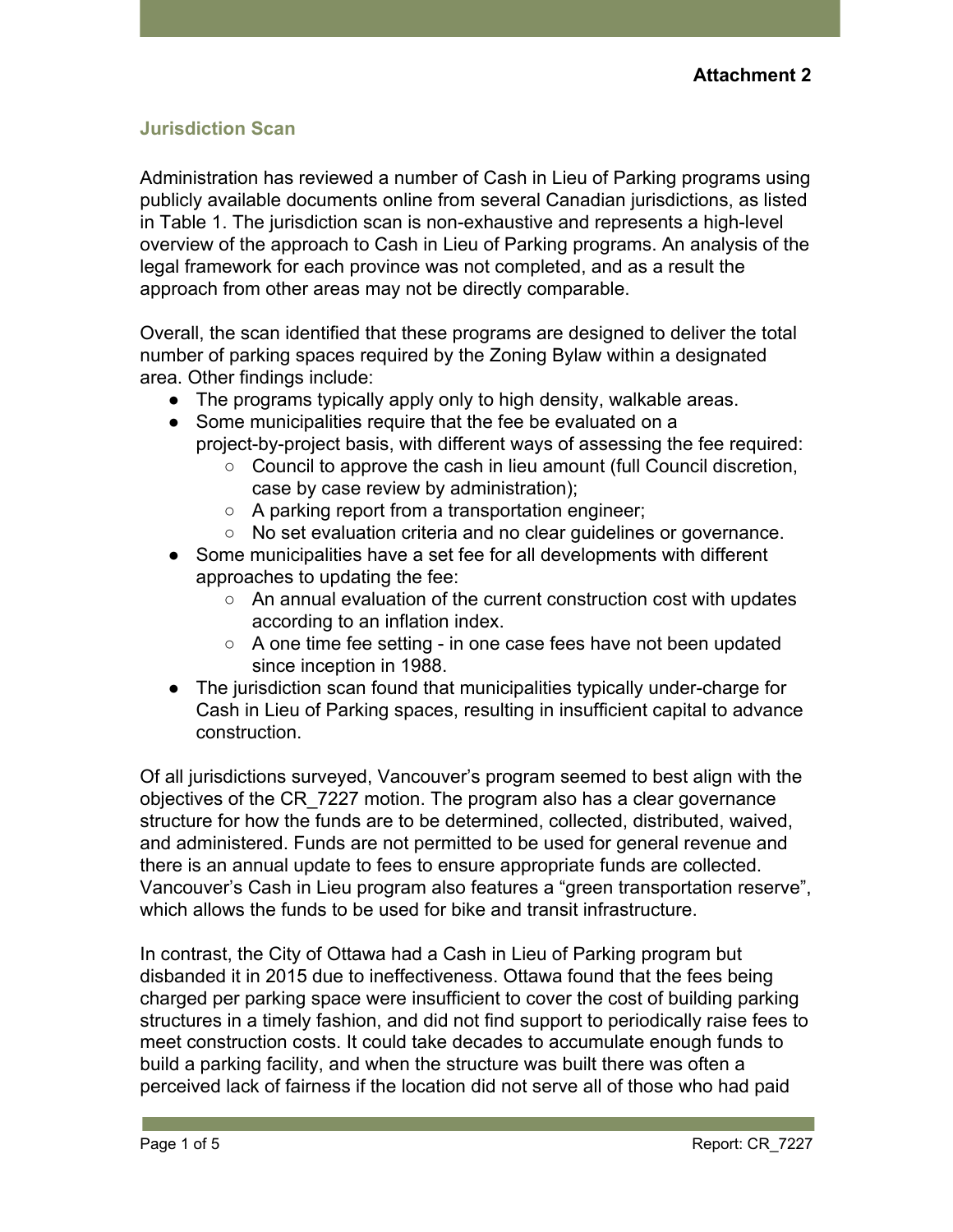into the fund. Finally, the program created a barrier to small businesses and small developers, who were disproportionately affected by the fees compared to larger developers.

## **Applicability to Edmonton:**

Section 651 of the Alberta *Municipal Government Act* does not allow cash in lieu of parking fees to be used for system benefits. Any program in Alberta would likely be limited to delivery of parking facilities in the general vicinity of a contributing development. This could serve to limit the effectiveness of the program in terms of contributions and delivery.

If a source of revenue is desired to support transit and other non-automobile infrastructure, or as a "parking benefit district" that benefits the patrons of a specific area, then an alternative revenue structure is required, such as a development levy.

| <b>Jurisdiction</b>      | <b>Proposed Cash In Lieu</b><br><b>Rate Per Parking Space</b>                                                                        | <b>Expected Cost To</b><br><b>Build</b>                                                                                                                                                             | <b>Other Fees</b>                                                       |
|--------------------------|--------------------------------------------------------------------------------------------------------------------------------------|-----------------------------------------------------------------------------------------------------------------------------------------------------------------------------------------------------|-------------------------------------------------------------------------|
| Banff, AB                | \$21,000.00<br>The rate will change<br>annually based on<br>Alberta's Non-Residential<br><b>Building Construction</b><br>Price Index | Actual cost may be much<br>higher than \$21,000. The<br>cost of providing future<br>structured parking stalls<br>will be shared between<br>developer<br>contributions and the<br>community at large | not mentioned                                                           |
| Calgary, AB              | 50% of the estimated<br>cost to construct a<br>prototypical parkade (i.e.<br>486 stalls in an enclosed<br>above ground structure)    | The cost of such a stall<br>shall be estimated by an<br>independent engineering<br>firm familiar with parkade<br>design and construction<br>retained by the City                                    | not mentioned                                                           |
| Canmore,<br>AB           | 80% of estimated cost of<br>providing a new parking<br>space. Town provides<br>the land.                                             | \$50,000 (2011), as<br>determined by the Town<br>of Canmore                                                                                                                                         | not mentioned                                                           |
| New West-<br>minster, BC | \$11,000 (1988)<br>\$35,000 (2008)<br>\$25,000 structured/<br>\$8,000 surface (2011)                                                 | \$12,000 to \$15,000<br>(1988)<br>\$35,000 (2008)                                                                                                                                                   | "set the fee for<br>the potential<br>for cost<br>recovery of<br>program |

### **Table 1: Summary of Cash in Lieu of Parking programs in Canada**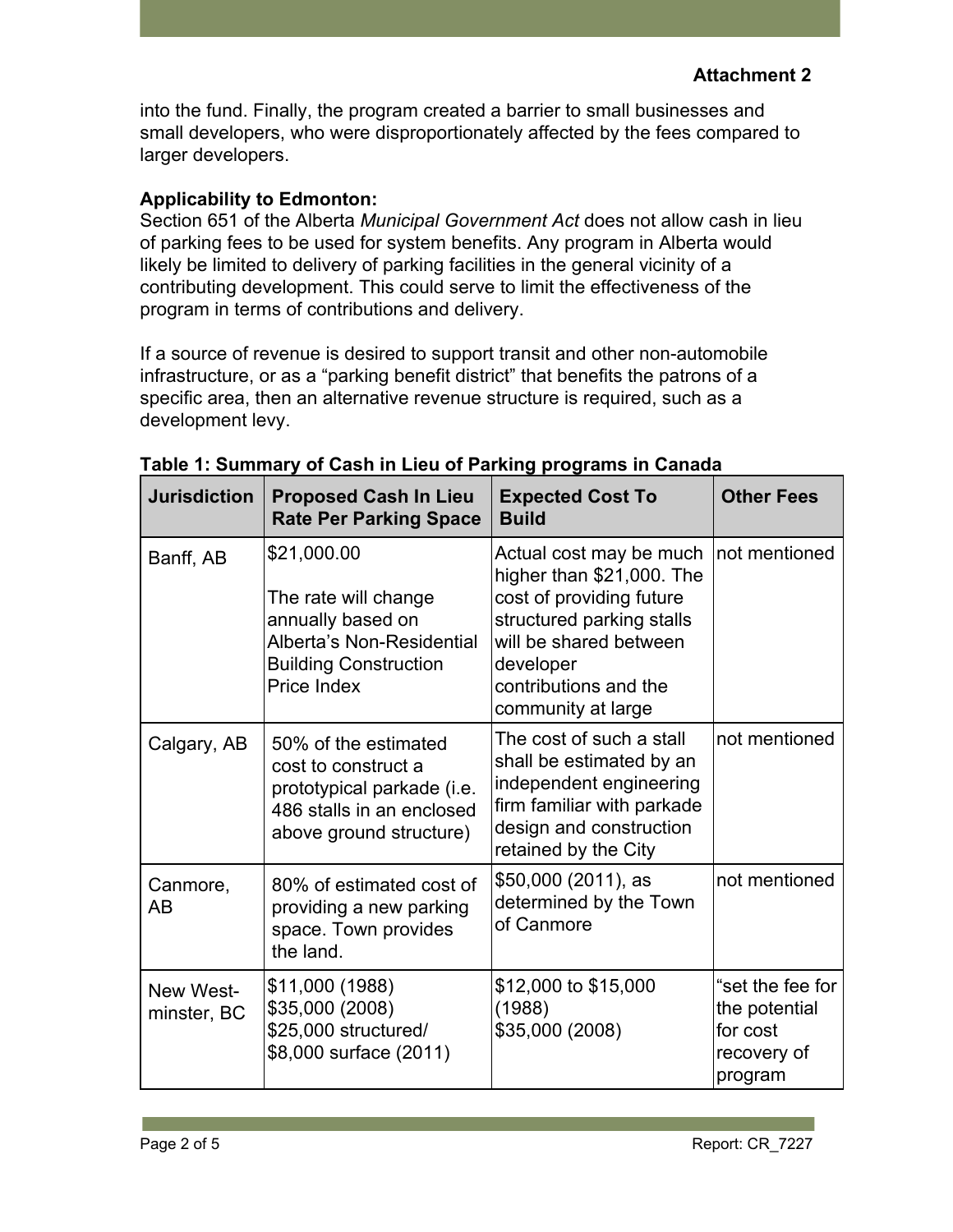# **Attachment 2**

|                         |                                                                                                                                                             |                                                                                                                                                                                                                                                                     | administration"                                                                          |
|-------------------------|-------------------------------------------------------------------------------------------------------------------------------------------------------------|---------------------------------------------------------------------------------------------------------------------------------------------------------------------------------------------------------------------------------------------------------------------|------------------------------------------------------------------------------------------|
| Vancouver,<br><b>BC</b> | \$24,700.00 (2018)                                                                                                                                          | \$24,700.00                                                                                                                                                                                                                                                         | Not mentioned                                                                            |
| Vernon, BC              | \$10,000 per space up to<br>50% of the required<br>parking supply.                                                                                          | not mentioned                                                                                                                                                                                                                                                       | not mentioned                                                                            |
|                         | Up to 100% where there<br>are confirmed plans to<br>develop public parking in<br>close proximity to the site<br>or at sites with significant<br>constraints |                                                                                                                                                                                                                                                                     |                                                                                          |
| Barrie, ON              | \$15,000 (2012)<br>\$2,500 (2011)                                                                                                                           | not mentioned                                                                                                                                                                                                                                                       | not<br>mentioned                                                                         |
| Gananoque,<br>ON        | \$500 upfront plus \$50<br>annually (2015)                                                                                                                  | \$3,500 to \$4,000 per<br>space, which excludes<br>land costs                                                                                                                                                                                                       | application fee<br>in the amount<br>of \$1,000<br>payable to the<br>Town of<br>Gananoque |
| Halton Hills,<br>ON     | \$5,000.00 (2013)<br>This value represents<br>about 35% of the average<br>land acquisition and<br>construction cost for a<br>parking space in the Town      | Main Street -<br>Georgetown<br>$$475,000/20 = $23,750$<br>Edith Street -<br>Georgetown<br>$$1,040,000/66 = $15,758$<br>Main St./Willow Street -<br>Acton<br>$$440,000/51 = $8,627$<br>The average cost of<br>providing a parking space<br>is approximately \$14,270 | not mentioned                                                                            |
| Hamilton,<br>ON         | \$32,000/4=\$8,000 (2006)<br>$$22,269/7 = $3,181 (2004)$<br>50% of cost to provide<br>parking spaces (incl. land<br>value and construction<br>costs)        | not mentioned                                                                                                                                                                                                                                                       | not<br>mentioned                                                                         |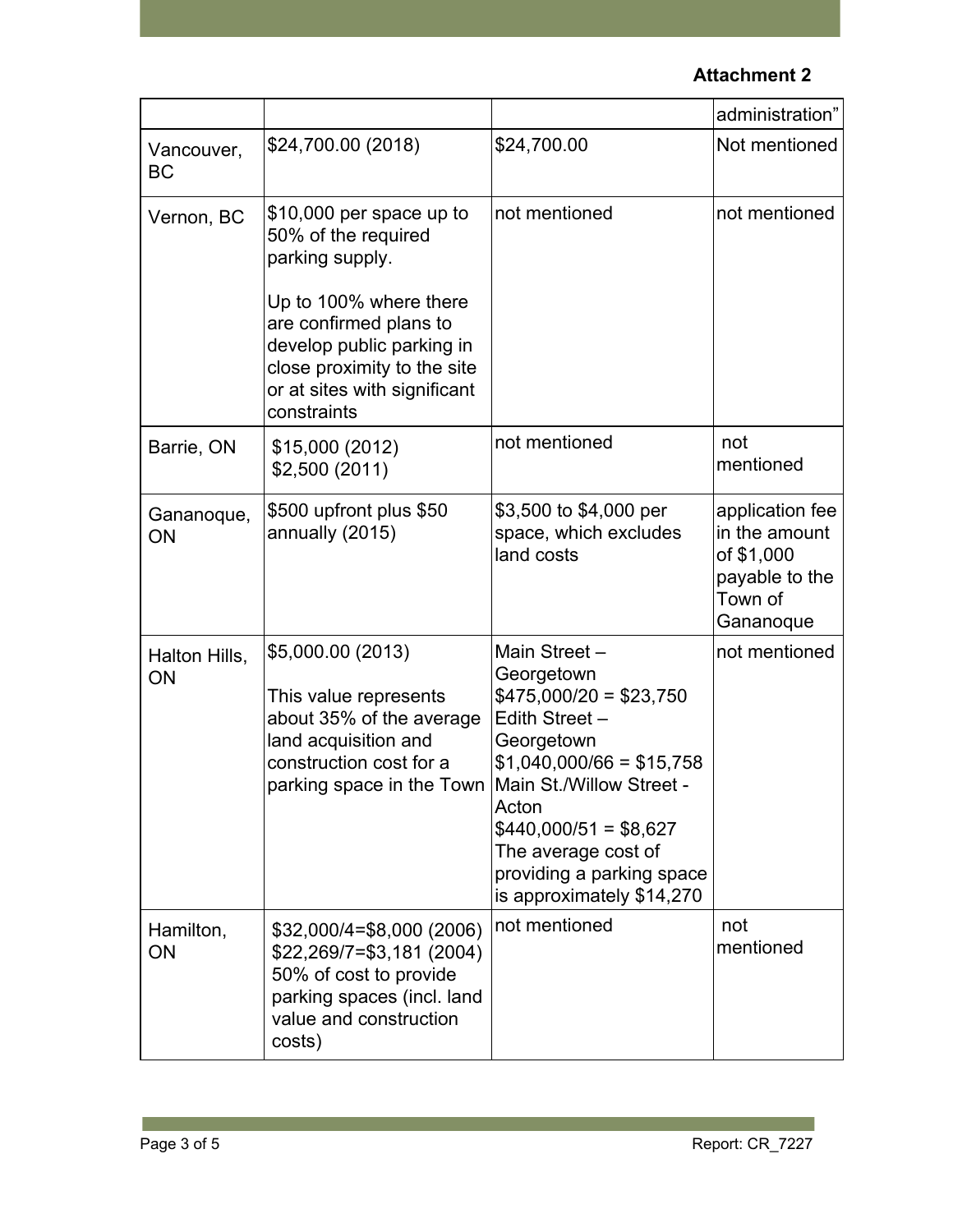# **Attachment 2**

| Kawartha<br>Lakes, ON | No standard rate<br>\$1,379, (2007)<br>\$763, (2009)<br>\$1,500, (2015)<br>\$2,200, (2019)                                                                                         | \$4,000, (2009) (Fenelon<br>Falls)                                                                                                 | development<br>charges<br>(DCs)           |
|-----------------------|------------------------------------------------------------------------------------------------------------------------------------------------------------------------------------|------------------------------------------------------------------------------------------------------------------------------------|-------------------------------------------|
| Kingston,<br>ON       | \$3,000.00 (1992 - By-law<br>No. 95-259)<br>By-law No. 88-270                                                                                                                      | not mentioned                                                                                                                      | not mentioned                             |
| Kitchener,<br>ON      | \$20,000 (1990)<br>\$35,000 (2008)<br>Based on the cost shown<br>in a 2002 RFP to<br>construct a parking<br>space in a parking<br>structure. 4% per year<br>increase to 2008       | Above grade parkade:<br>\$30,000 (2008)<br>Below grade parkade:<br>\$40,000 (2008)                                                 | not<br>mentioned                          |
| Milton, ON            | \$7,728 (2013)<br>\$7,365 (2011)<br>$$21,429/3 = $7,143$<br>(2009)                                                                                                                 | "The Cash in Lieu rate is<br>to be updated each time<br>it is used to calculate a<br>fee."                                         | not<br>mentioned                          |
| Missis-<br>sauga, ON  | \$14,500 (2009)                                                                                                                                                                    | \$14,500 to provide a<br>surface parking stall in<br>the City Centre; \$29,000<br>for a multi-storey above<br>grade parkade (2009) | not<br>mentioned                          |
|                       | Oakville, ON   50% of estimated cost of<br>providing a new parking<br>space.                                                                                                       | Estimate that a space in<br>an above ground<br>parkade is \$30,000 to<br>\$50,000. (2009)                                          | not<br>mentioned                          |
| Ottawa, ON            | Disbanded their Cash in<br>Lieu of Parking program.<br>While the program was in<br>operation, the fees were<br>set by use, and whether<br>they were inside or<br>outside the core. | not mentioned                                                                                                                      | \$2593 fee to<br>review the<br>documents. |